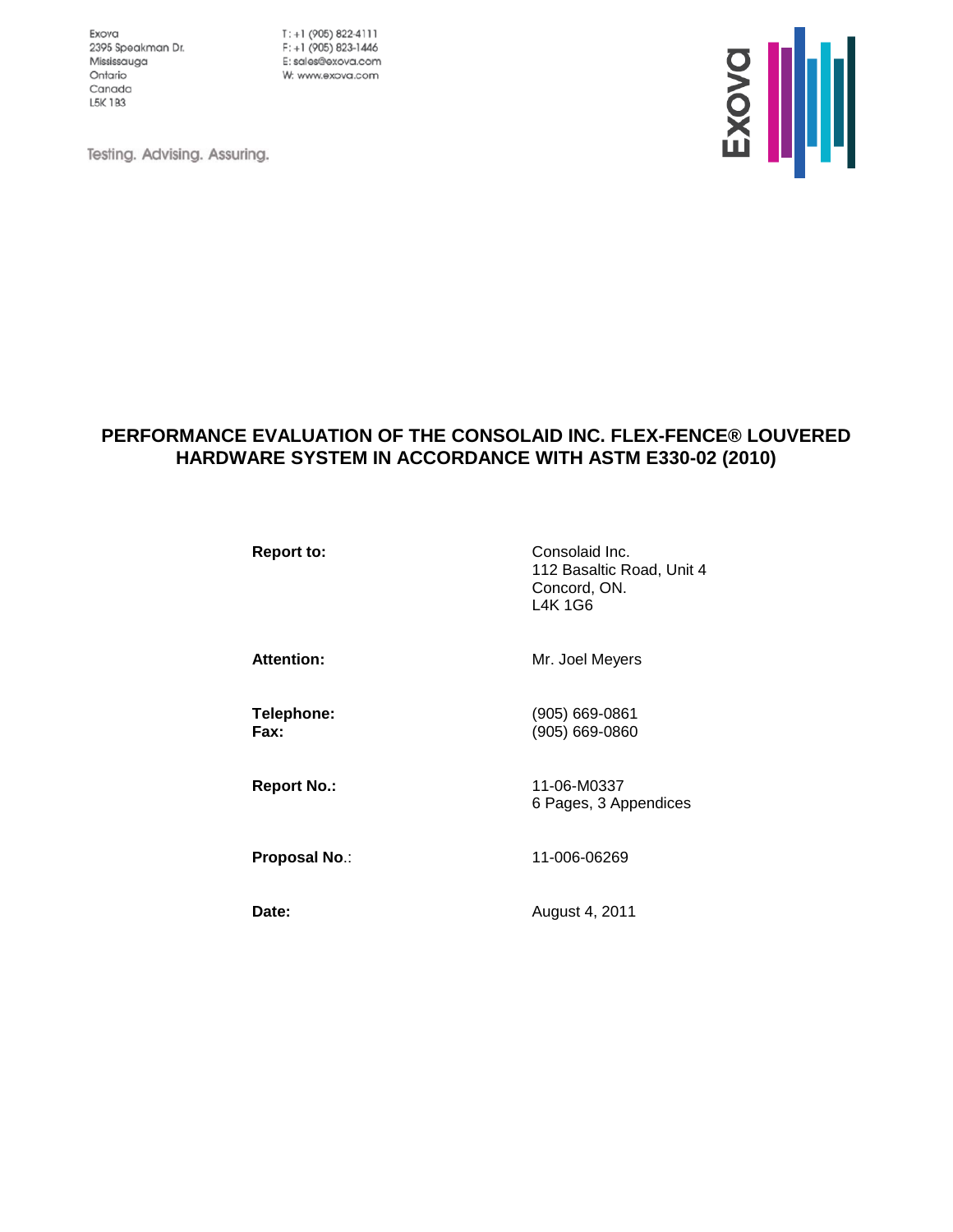### **1.0 INTRODUCTION**

At the request of Consolaid Inc., Exova was retained to conduct a performance evaluation of a louvered infill system identified as the "Flex-Fence® Louvered Hardware" system in accordance with ASTM E330-02(2010) as outlined in Proposal No. 11-006-06269.

Consolaid Inc. provided six baluster or awning slat specimens installed within a wood perimeter "buck" which had an opening of 1140 mm high x 1220 mm wide and was designed to simulate the top/bottom rails or overhead awning joist framing sections of an assembled guard or awning. The infill area of the "buck" contained the FLEX-Fence ® louvered fencing hardware system. Details of the specimens tested can be found below:

Upon receipt, the sample was assigned the following Exova sample number:

| Exova Sample No.                | 11-06-M0337                                      |
|---------------------------------|--------------------------------------------------|
| Type                            | Wood Louvers with PVC Hardware                   |
| Model                           | FLEX-Fence ® Louvered Hardware                   |
| Infill Slat (Louver) Dimensions | 16 mm (thick) x 135 mm (wide) x 1108 mm (length) |
| Infill Slat (Louver) Material   | <b>Pressure Treated Lumber</b>                   |

#### Note: Detail drawings for the above guard system which include the installation method were submitted by the client and can be located in Appendix A.

#### **2.0 PROCEDURE**

Each specimen was installed in a 2"x 6" test "buck" and secured to the perimeter of the simulated top/bottom rails and post or overhead awning joist framing section designed to represent and fully supported system.

A plastic film (6-mil thick) was draped on the exterior side of the specimen and incorporated extra overlap to allow for free expansion of the film as the infill sections displaced due to increasing pressure differences.

The specimen's infill slats with the attached louver system were subjected to pressure differences applied through the plastic film. String gauges mounted on a gauging rack apparatus recorded the incremental deflections at specific gauging locations.

Each specimen fastened to the "test buck" was mounted onto a window/wall test rig located at Exova's Systems Laboratory. The plastic film was draped on the inside of the set-up and displacement gauges were set-up on the outside. The gauges were attached at the locations shown in Figure 1 utilizing  $9/16$ " brass cup hooks mounted on  $\frac{1}{4}$ " square oak blocks, which were adhered in place. The resultant displacement and differential pressure was recorded at threesecond intervals.

The uniform load testing was conducted with the infill louvers in the closed and open position. Each louver orientation was tested in triplicate. The open louvers were tested with each louver blocked open with wood blocking. The wood blocking was held in place to only one louver in the center location as to not transfer load or specimen movement through the blocking to the adjacent louver.

Note: SI units were the primary units of measure.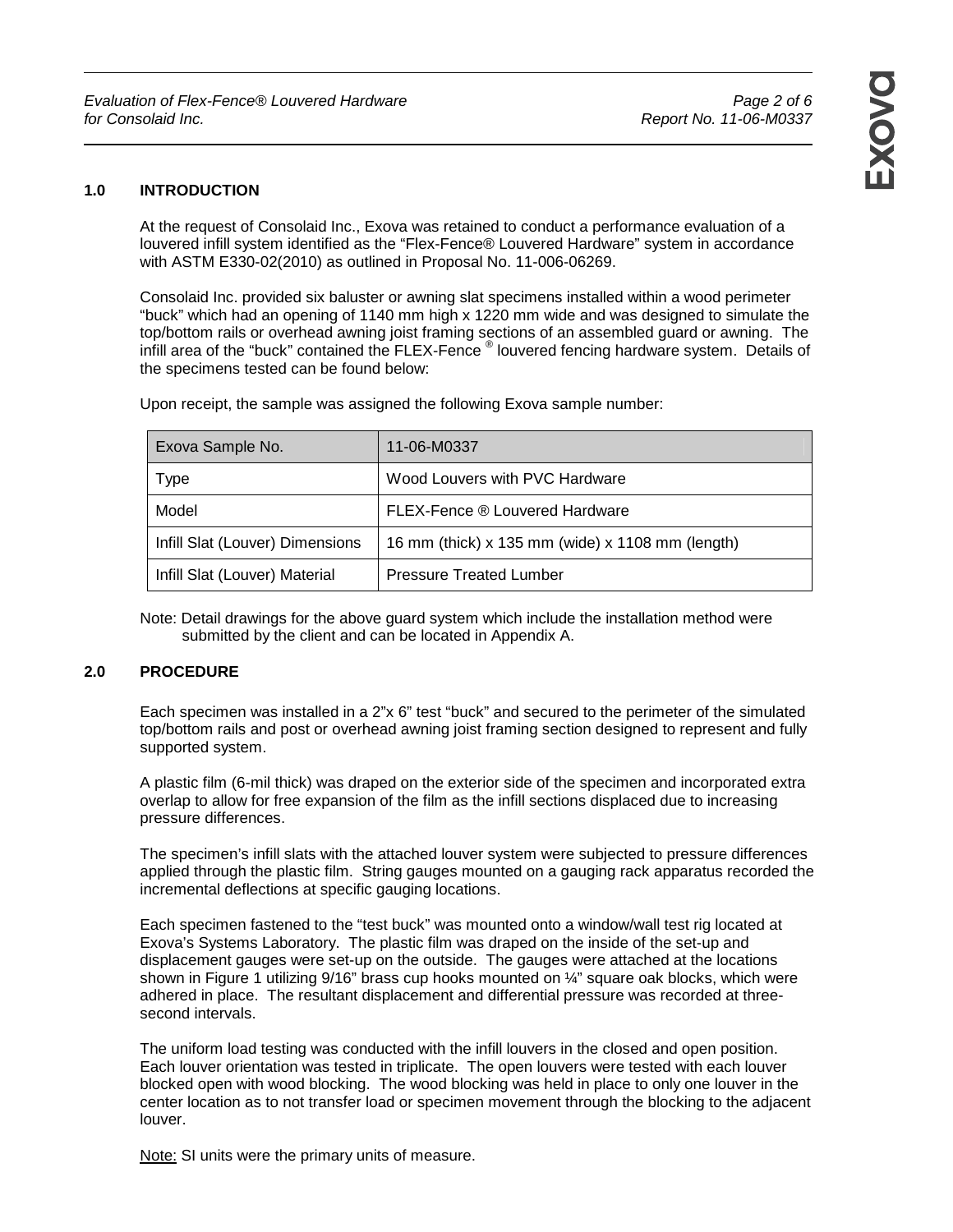EXOVO



Figure 1 – Deflection Gauge Locations

Test Pressurization Sequence:

Using the procedures outlined in ASTM E330-02 (2010), the plastic film was inflated to the clientrequested pressures below:

| <b>Requested Test Pressures</b> |                           |  |  |  |  |
|---------------------------------|---------------------------|--|--|--|--|
| <b>Load Case</b>                | $\Delta P$<br>(kPa / PSF) |  |  |  |  |
| Pre-Load                        | 2.59/54.09                |  |  |  |  |
| <b>Target Load</b>              | 5.17 / 107.98             |  |  |  |  |

Test Date: July 25, 2011 Temperature Prior and During Testing: 25.5 °C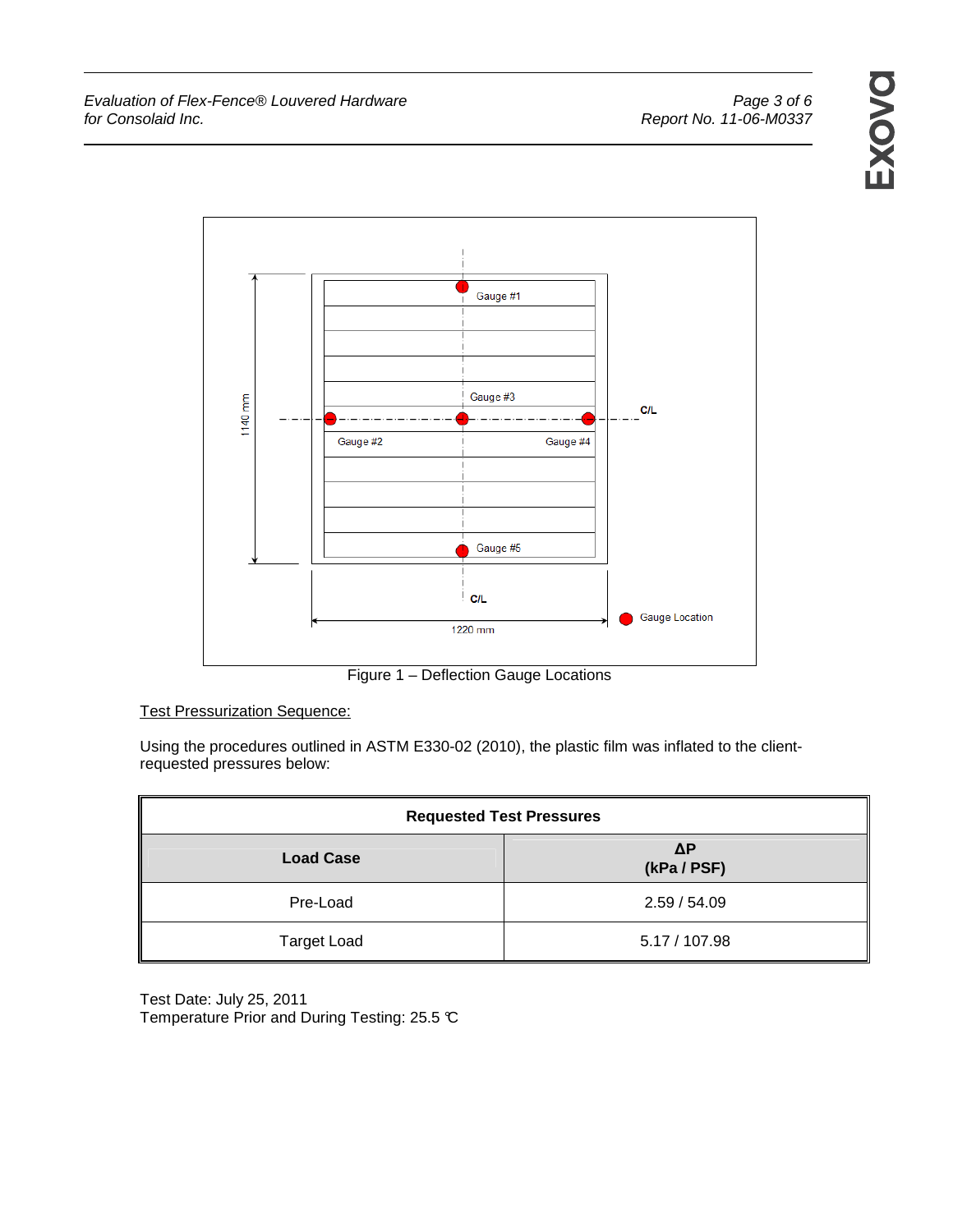## **3.0 RESULTS**

| Table 1 - Loading Summary in Accordance with<br>ASTM E330-02 (2010), SI Units<br>Exova Sample No.: 11-06-M0337 (Louvers in Closed Position) |                                        |                                                  |                |         |         |         |      |  |
|---------------------------------------------------------------------------------------------------------------------------------------------|----------------------------------------|--------------------------------------------------|----------------|---------|---------|---------|------|--|
| <b>Test</b><br><b>Specimen</b>                                                                                                              | <b>Differential</b><br><b>Pressure</b> | <b>Deflection Measurements at Locations (mm)</b> | <b>Comment</b> |         |         |         |      |  |
| No.                                                                                                                                         | (kPa)                                  | 1                                                | $\overline{2}$ | 3       | 4       | 5       |      |  |
| 1                                                                                                                                           | 5.17                                   | $-36.0$                                          | $-3.5$         | $-6.3$  | $-22.5$ | $-26.4$ | Pass |  |
|                                                                                                                                             | Residual                               | $-0.4$                                           | 3.2            | 0.4     | 4.3     | 0.4     |      |  |
| $\mathbf{2}$                                                                                                                                | 5.17                                   | $-35.0$                                          | $-12.8$        | $-11.2$ | $-33.4$ | $-32.2$ | Pass |  |
|                                                                                                                                             | Residual                               | $-0.7$                                           | $-1.9$         | $-0.4$  | $-1.9$  | $-0.7$  |      |  |
| 3                                                                                                                                           | 5.17                                   | $-33.7$                                          | $-2.7$         | $-9.1$  | $-19.2$ | $-26.7$ | Pass |  |
|                                                                                                                                             | Residual                               | -0.6                                             | 6.7            | 0.3     | 7.9     | 0.4     |      |  |

Pass: No failure, nor any evidence of disengagement, nor visible cracks in any component.

### **Table 2 – Loading Summary in Accordance with ASTM E330-02 (2010), US Customary Units for Reference Exova Sample No.: 11-06-M0337 (Louvers in Closed Position)**

| <b>Test</b><br><b>Specimen</b> | <b>Differential</b><br><b>Pressure</b><br>(PSF) | <b>Deflection Measurements at Locations (in)</b> | <b>Comment</b> |          |                  |          |      |
|--------------------------------|-------------------------------------------------|--------------------------------------------------|----------------|----------|------------------|----------|------|
| No.                            |                                                 | 1                                                | $\overline{2}$ | 3        | $\boldsymbol{4}$ | 5        |      |
| 1                              | 107.98                                          | $-1.419$                                         | $-0.139$       | $-0.247$ | $-0.886$         | $-1.040$ | Pass |
|                                | Residual                                        | $-0.015$                                         | 0.126          | 0.017    | 0.169            | 0.016    |      |
| $\overline{2}$                 | 107.98                                          | $-1.377$                                         | $-0.503$       | $-0.443$ | $-1.316$         | $-1.269$ | Pass |
|                                | Residual                                        | $-0.027$                                         | $-0.075$       | $-0.015$ | $-0.075$         | $-0.028$ |      |
| 3                              | 107.98                                          | $-1.326$                                         | $-0.105$       | $-0.357$ | $-0.754$         | $-1.052$ | Pass |
|                                | Residual                                        | $-0.024$                                         | 0.264          | 0.011    | 0.313            | 0.016    |      |

Pass: No failure, nor any evidence of disengagement, nor visible cracks in any component.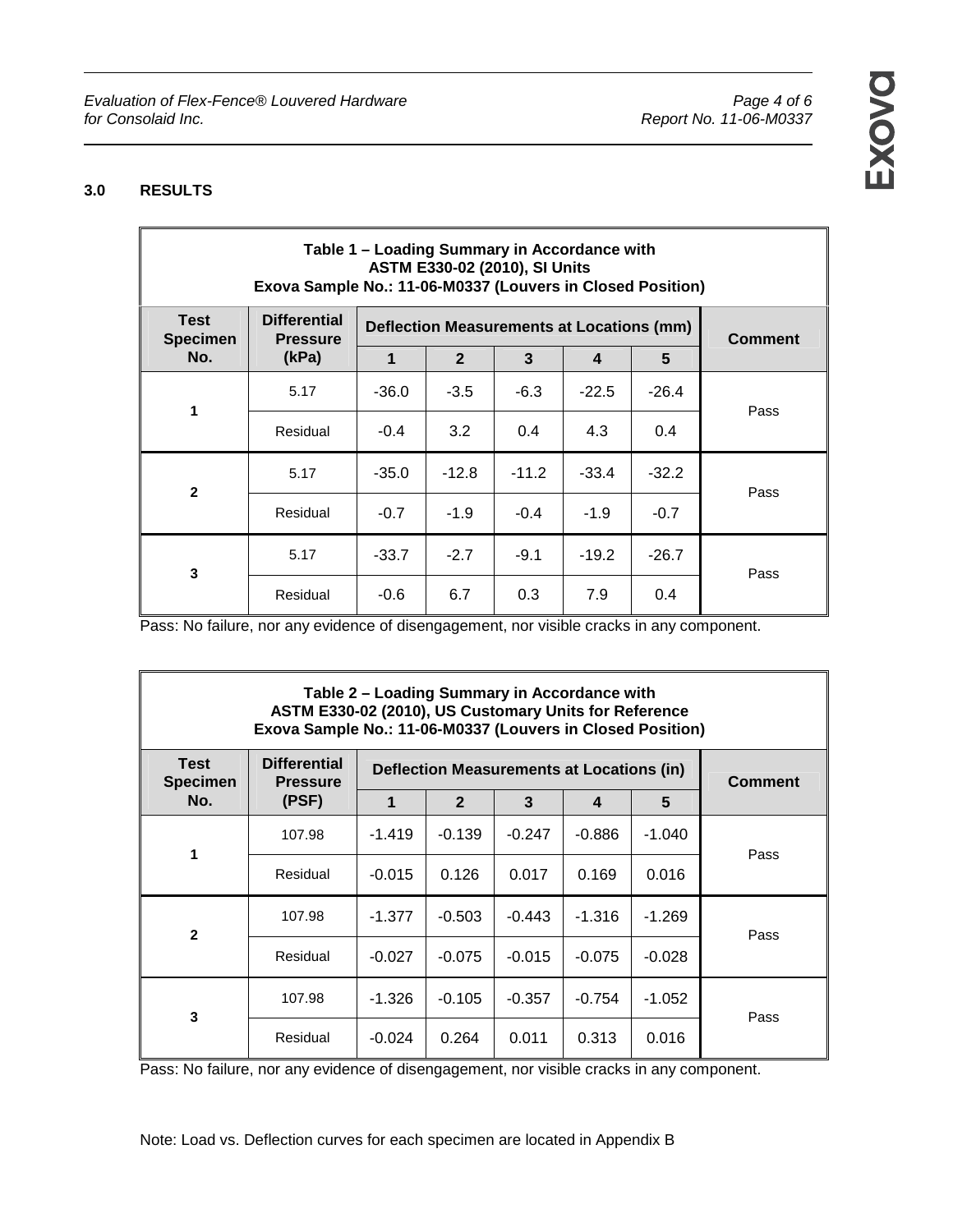| Table 3 – Loading Summary in Accordance with<br>ASTM E330-02 (2010)<br>Exova Sample No.: 11-06-M0337 (Louvers in Open Position) |                                        |                                           |                |        |                  |                 |      |  |
|---------------------------------------------------------------------------------------------------------------------------------|----------------------------------------|-------------------------------------------|----------------|--------|------------------|-----------------|------|--|
| <b>Test</b><br><b>Specimen</b>                                                                                                  | <b>Differential</b><br><b>Pressure</b> | Deflection Measurements at Locations (mm) | <b>Comment</b> |        |                  |                 |      |  |
| No.                                                                                                                             | (kPa)                                  | 1                                         | $\overline{2}$ | 3      | $\boldsymbol{4}$ | $5\phantom{.0}$ |      |  |
| 4                                                                                                                               | 5.17                                   | $-4.9$                                    | $-5.3$         | $-4.3$ | $-5.9$           | $-5.3$          | Pass |  |
|                                                                                                                                 | Residual                               | $-0.3$                                    | $-1.1$         | $-0.2$ | $-1.0$           | $-0.5$          |      |  |
| $5\phantom{1}$                                                                                                                  | 5.17                                   | $-4.0$                                    | $-5.6$         | $-5.2$ | $-6.2$           | $-5.8$          | Pass |  |
|                                                                                                                                 | Residual                               | $-0.7$                                    | $-1.3$         | $-0.9$ | $-1.3$           | $-0.9$          |      |  |
| 6                                                                                                                               | 5.17                                   | $-4.1$                                    | $-5.3$         | $-5.8$ | $-6.2$           | $-6.1$          | Pass |  |
|                                                                                                                                 | Residual                               | $-0.4$                                    | $-0.2$         | $-0.7$ | $-0.3$           | $-0.2$          |      |  |

Pass: No failure, nor any evidence of disengagement, nor visible cracks in any component.

| Table 4 – Loading Summary in Accordance with<br>ASTM E330-02 (2010), US Customary Units for Reference<br>Exova Sample No.: 11-06-M0337 (Louvers in Open Position) |                                        |                                           |                |          |          |          |      |  |
|-------------------------------------------------------------------------------------------------------------------------------------------------------------------|----------------------------------------|-------------------------------------------|----------------|----------|----------|----------|------|--|
| <b>Test</b><br><b>Specimen</b>                                                                                                                                    | <b>Differential</b><br><b>Pressure</b> | Deflection Measurements at Locations (in) | <b>Comment</b> |          |          |          |      |  |
| No.                                                                                                                                                               | (PSF)                                  | 1                                         | $\overline{2}$ | 3        | 4        | 5        |      |  |
| 4                                                                                                                                                                 | 107.98                                 | $-0.191$                                  | $-0.207$       | $-0.170$ | $-0.231$ | $-0.208$ | Pass |  |
|                                                                                                                                                                   | Residual                               | $-0.013$                                  | $-0.044$       | $-0.006$ | $-0.041$ | $-0.018$ |      |  |
| 5                                                                                                                                                                 | 107.98                                 | $-0.157$                                  | $-0.220$       | $-0.204$ | $-0.245$ | $-0.228$ | Pass |  |
|                                                                                                                                                                   | Residual                               | $-0.027$                                  | $-0.050$       | $-0.034$ | $-0.053$ | $-0.036$ |      |  |
| 6                                                                                                                                                                 | 107.98                                 | $-0.161$                                  | $-0.207$       | $-0.228$ | $-0.245$ | $-0.240$ | Pass |  |
|                                                                                                                                                                   | Residual                               | $-0.016$                                  | $-0.007$       | $-0.027$ | $-0.012$ | $-0.007$ |      |  |

Pass: No failure, nor any evidence of disengagement, nor visible cracks in any component.

Note: Load vs. Deflection curves for each specimen are located in Appendix B